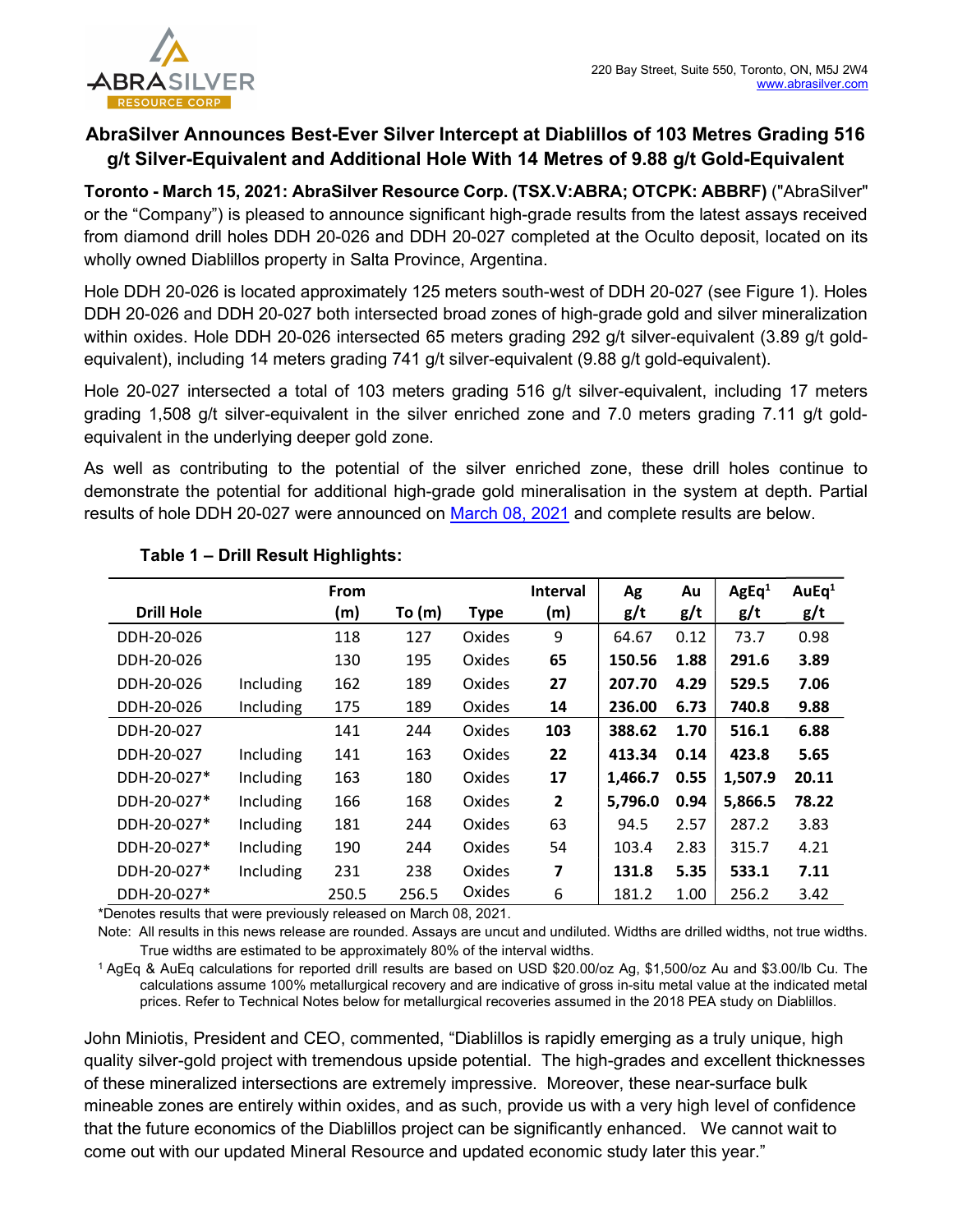David O'Connor, Chief Geologist, commented, "We are extremely pleased to have intercepted yet another robust silver zone in hole 20-026, with a high-grade gold zone at its base. This demonstrates continuity of the high-grade silver and gold zones encountered in hole DDH 20-027, which is more than 100 meters away. These holes show that the high grade mineralised zone at the intersection of the Main and Cross breccias (see Figure 1 below) has substantial size potential. The favourable structural environments at the intersection of breccia zones will be priority targets for further drilling that will continue to augment the tonnage and grade of the resource base at Oculto."



Figure 1 – Drill Hole Location Map and Proposed Drill Holes in the Oculto Zone and Satellite Areas

### Discussion of Drill Hole Results

The Oculto mineralised system has several zones of silica breccia that cross and coalesce at numerous localities. These multiple, structurally favourable intersections formed conduits up which silver and gold mineralisation ascended and was deposited. An understanding of the distribution of these structures will guide our drilling that will be aimed at enhanced thicknesses and grades of precious metal mineralisation.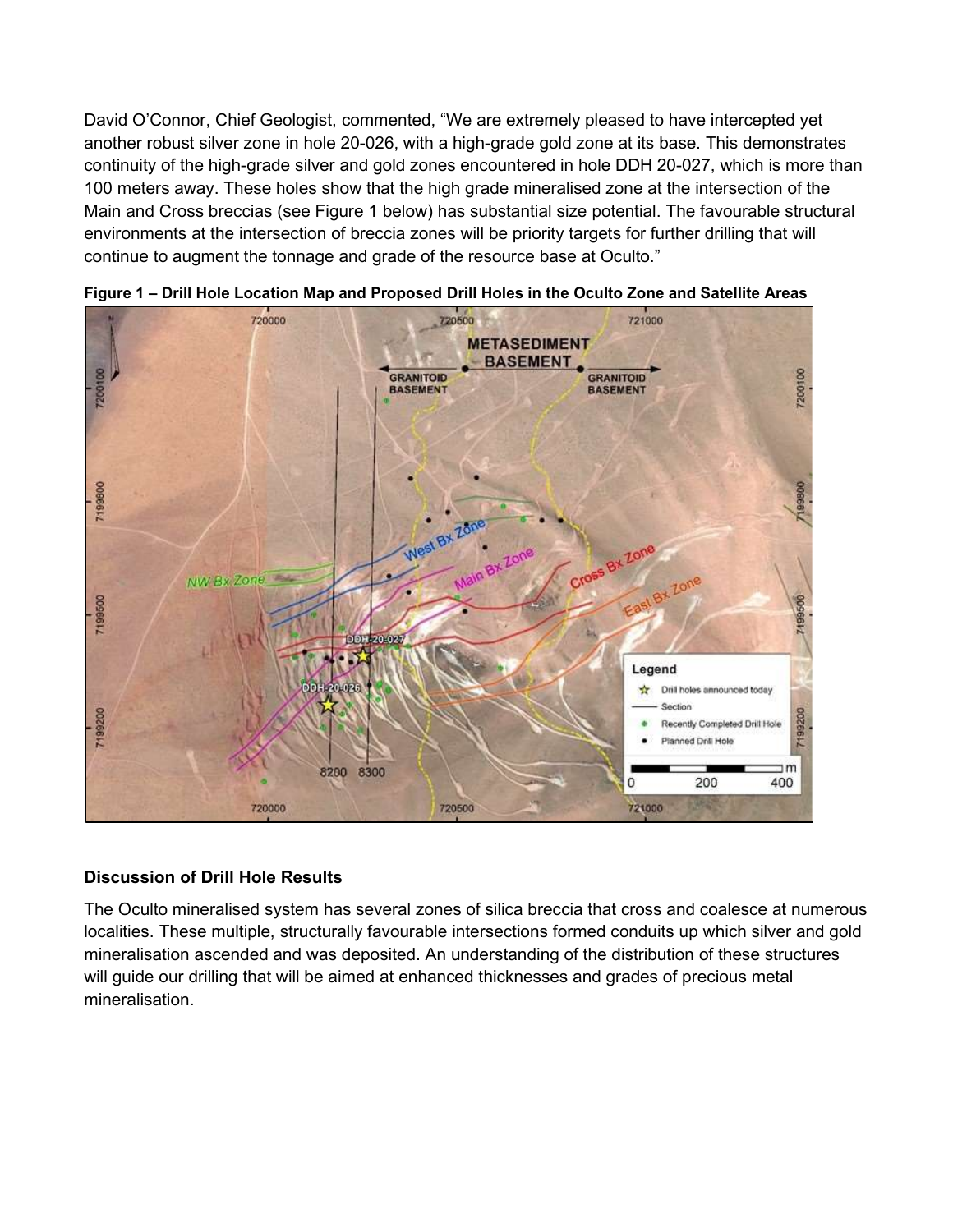

Figure 2 - Cross Section 8200 (Looking East) with Highlighted intercepts in Hole DDH 20-026





## About Diablillos

The 80 km<sup>2</sup> Diablillos property is located in the Argentine Puna region - the southern extension of the Altiplano of southern Peru, Bolivia, and northern Chile - and was acquired from SSR Mining Inc. by the Company in 2016. There are several known mineral zones on the Diablillos property, with the Oculto zone being the most advanced with approximately 90,000 metres drilled to date. Oculto is a highsulphidation epithermal silver-gold deposit derived from remnant hot springs activity following Tertiartyage local magmatic and volcanic activity. Comparatively nearby examples of high sulphidation epithermal deposits include: El Indio, Chile; Veladero, Argentina; and Pascua Lama, on the Chile-Argentine border.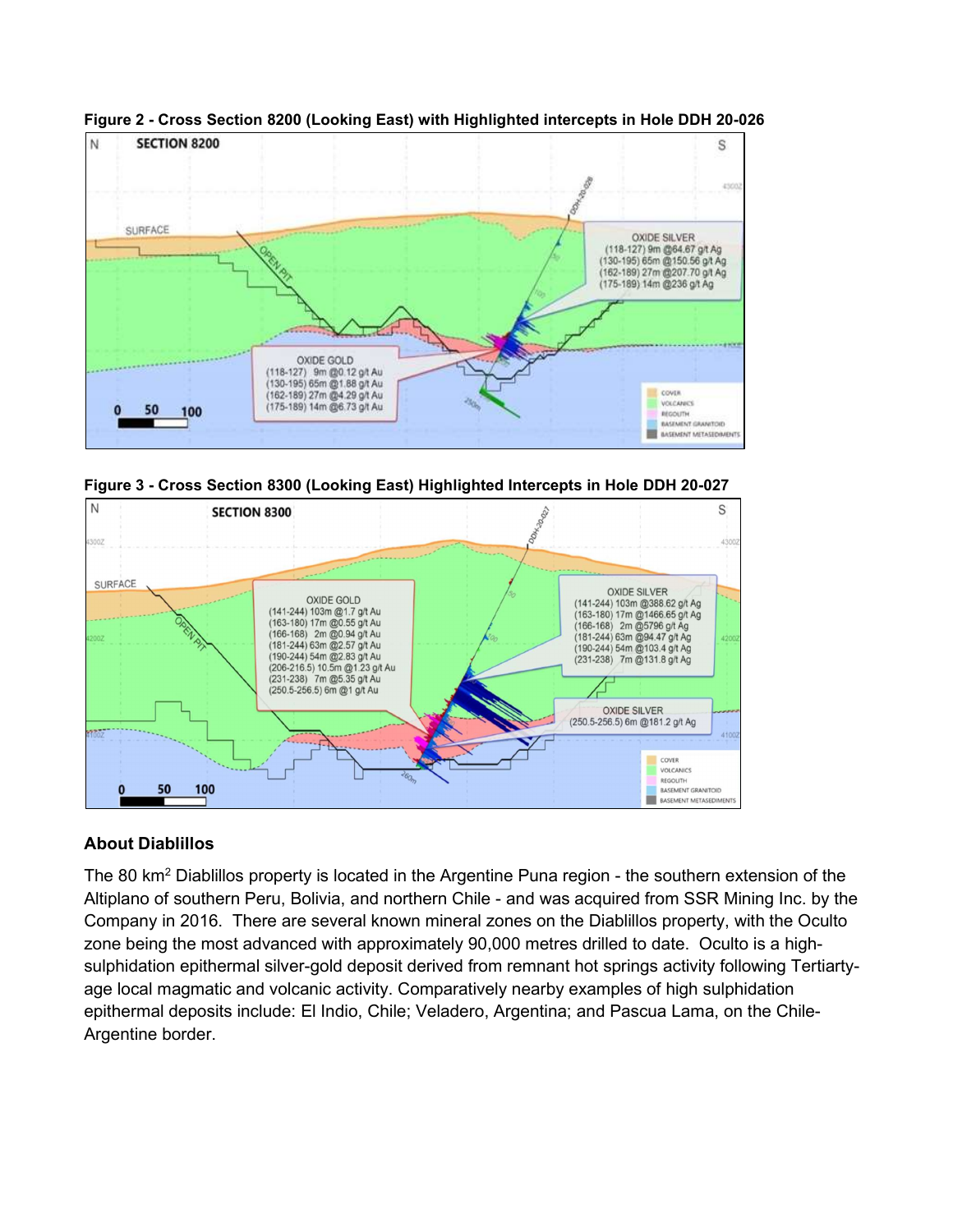| Category  | Tonnage<br>(000 t) | Αg<br>(g/t) | Au<br>(g/t) | <b>Contained Ag</b><br>(000 oz Ag) | <b>Contained Au</b><br>(000 oz Au) |
|-----------|--------------------|-------------|-------------|------------------------------------|------------------------------------|
| Indicated | 26,900             | 93.0        | 0.85        | 80.300                             | 732                                |
| Inferred  | .000               | 46.8        | 0.89        | 1,505                              | 29                                 |

#### Table 2 - 2018 Mineral Resource Estimate for the Oculto Deposit, Diablillos Project

Effective August 31, 2017. The resource estimate and supporting technical report are N.I. 43-101 compliant. Full details of the Mineral Resources are available in a Company news release dated March 2, 2018. For additional information please see Technical Report on the Diablillos Project, Salta Province, Argentina, dated April 16, 2018, completed by Roscoe Postle Associates Inc, and available on www.SEDAR.com.

## QA/QC and Core Sampling Protocols

AbraSilver applies industry standard exploration methodologies and techniques, and all drill core samples are collected under the supervision of the Company's geologists in accordance with industry practices. Drill core is transported from the drill platform to the logging facility where drill data is compared and verified with the core in the trays. Thereafter, it is logged, photographed, and split by diamond saw prior to being sampled. Samples are then bagged, and quality control materials are inserted at regular intervals; these include blanks and certified reference materials as well as duplicate core samples which are collected in order to measure sample representivity. Groups of samples are then placed in large bags which are sealed with numbered tags in order to maintain a chain-of-custody during the transport of the samples from the project site to the laboratory.

All samples are received by the SGS offices in Salta who then dispatch the samples to the SGS preparation facility in San Juan. From there, the prepared samples are sent to the SGS laboratory in Lima, Peru where they are analyzed. All samples are analyzed using a multi-element technique consisting of a four acid digestion followed by ICP/AES detection, and gold is analyzed by 50g Fire Assay with an AAS finish. Silver results greater than 100g/t are reanalyzed using four acid digestion with an ore grade AAS finish.

## Qualified Persons

David O'Connor P.Geo., Chief Geologist for AbraSilver, is the qualified person as defined by National Instrument 43-101 Standards of Disclosure for Mineral Projects, has reviewed and approved the scientific and technical information in this news release.

### Technical Notes

All results in this news release are rounded. Assays are uncut and undiluted. Intervals are drilled widths, not true widths. AgEq calculations for reported drill results are based on USD \$20.00/oz Ag, \$1,500/oz Au and \$3.00/lb Cu. The calculations assume 100% metallurgical recovery and are indicative of gross in-situ metal value at the indicated metal prices. The most recent technical report for the Diablillos Project is the 2018 Preliminary Economic Assessment (PEA) authored by Roscoe Postle Associates Inc. The PEA assumes average metallurgical recoveries of 82% Ag and 86% Au. No metallurgical testwork has yet been completed on the recovery of copper.

#### Collar Data

| .                  |                 |          |                  |                |     |              |  |  |
|--------------------|-----------------|----------|------------------|----------------|-----|--------------|--|--|
| <b>Hole Number</b> | UTM Coordinates |          | <b>Elevation</b> | <b>Azimuth</b> | Dip | <b>Depth</b> |  |  |
| DDH 20-026         | E720157         | N7199260 | 4.264            |                | -60 | 250.0        |  |  |
| DDH 20-027         | E720268         | N7199313 | 4.298            |                | -60 | 260.0        |  |  |